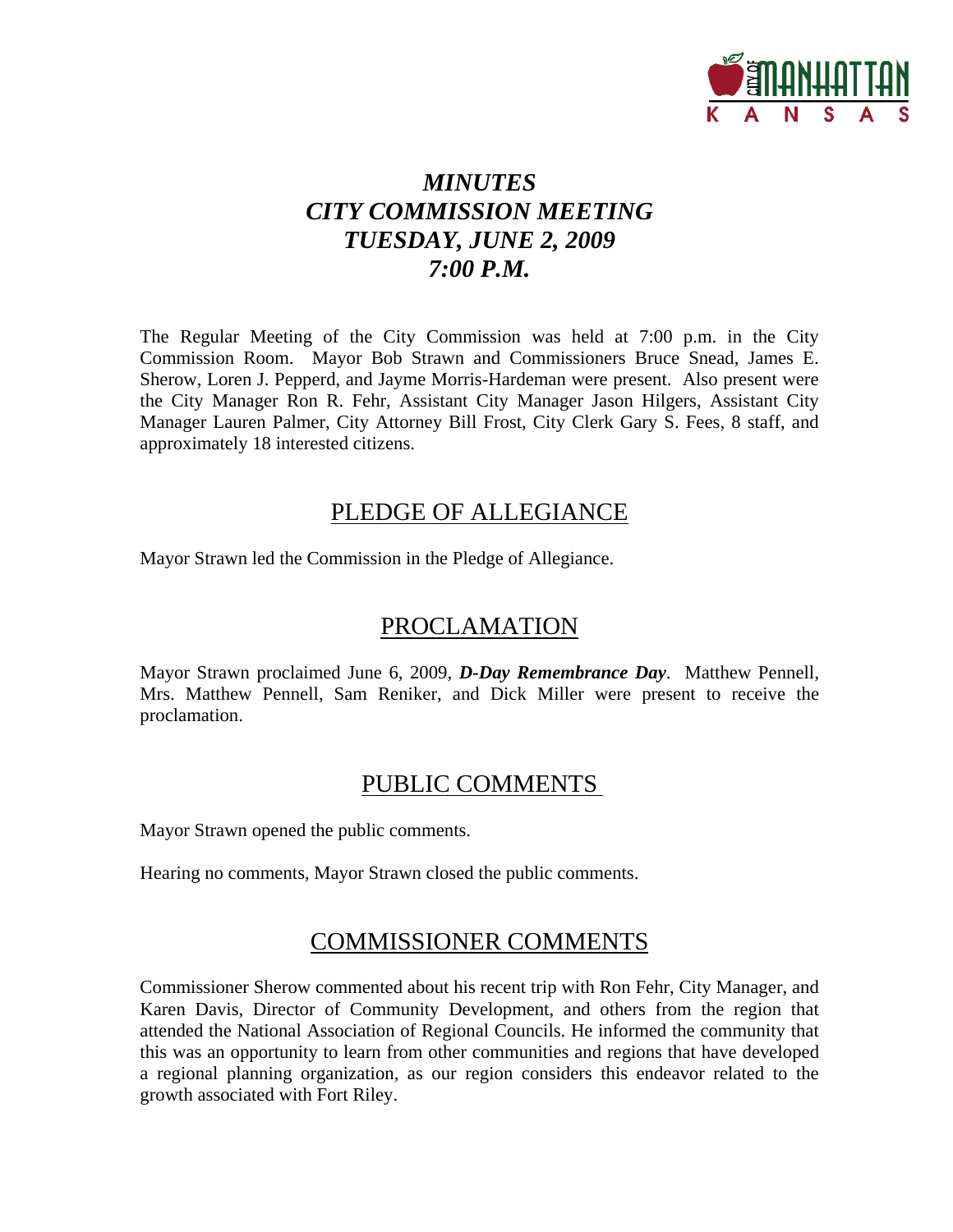## COMMISSIONER COMMENTS *(CONTINUED)*

Mayor Strawn stated that a steering committee of regional partners has been formed and is charged to find out if the region wants to proceed forward with a regional planning organization and, if so, what shape that organization would be.

Commissioner Snead highlighted upcoming events with Manhattan Day, Wine in the Wild at Sunset Zoo, and the County Stampede.

Commissioner Pepperd highlighted the cost of living and housing index recently reported in the Manhattan Area Chamber of Commerce newsletter.

Mayor Strawn reported that a portion of the latest City employee newsletter focused on the Code of Ethics that was established by the Commission.

### CONSENT AGENDA

(\* denotes those items discussed)

#### **MINUTES**

The Commission approved the minutes of the Regular City Commission Meeting held Tuesday, May 19, 2009.

#### **CLAIMS REGISTER NO. 2613**

The Commission approved Claims Register No. 2613 authorizing and approving the payment of claims from May 13, 2009, to May 26, 2009, in the amount of \$2,386,495.08.

#### **LICENSES**

The Commission approved an annual Cereal Malt Beverage License for Valentino's of Manhattan, 3003 Anderson Avenue, Suite 901, and a  $4<sup>th</sup>$  of July Fireworks Display for Dara's Fast Lane, 1115 West Port Road.

#### **ORDINANCE NO. 6761 – LEVY SALES TAXES – CITY PARK, CICO, AND NORTHVIEW POOLS AND SUNSET ZOO EDUCATION BUILDING**

The Commission approved Ordinance No. 6761 levying a .10% sales tax to reconstruct the current swimming pool located in City Park, Ordinance No. 6762 levying a .10% sales tax to reconstruct the swimming pools located in Northview and CICO Parks, and, Ordinance No. 6763 levying a .05% sales tax to construct an education building at Sunset Zoo.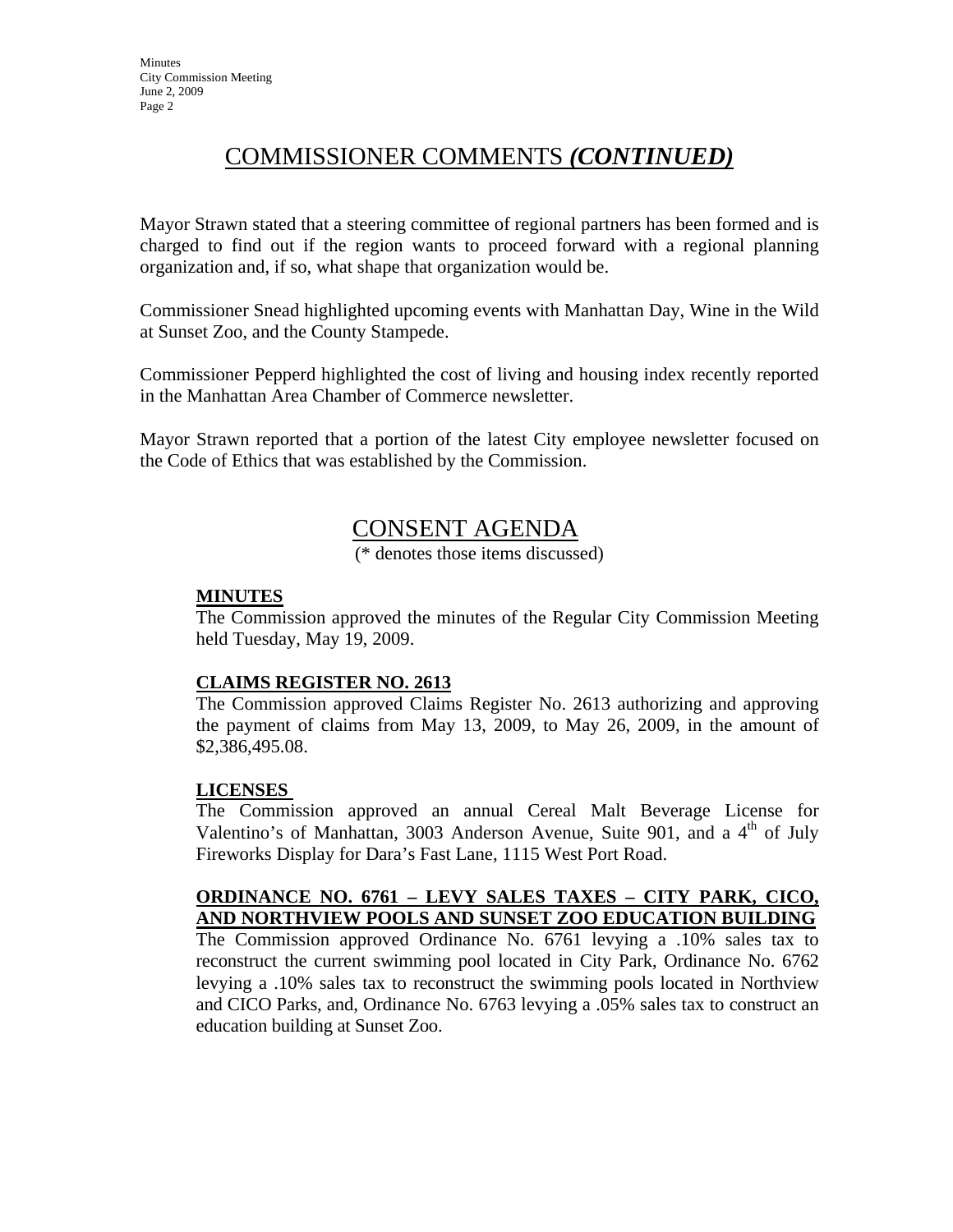# CONSENT AGENDA (*CONTINUED*)

### **ORDINANCE NO. 6764 – NO PARKING – FAIR LANE (SOUTH DELAWARE AVENUE TO SOUTH MANHATTAN AVENUE)**

Bud Valerius, 1849 Fairchild Avenue, inquired about the no parking item on Fair Lane and asked what affects it would have on those properties.

Ron Fehr, City Manager, provided additional information on the item and responded to questions regarding the no parking zone being proposed.

The Commission approved Ordinance No. 6764 removing parking along Fair Lane from South Delaware Avenue to South Manhattan Avenue.

### **PUBLIC HEARING – VACATE PEDESTRIAN EASEMENT – GRAND MERE VILLAGE ADDITION**

Mayor Strawn opened the public hearing.

Hearing no comments, Mayor Strawn closed the public hearing.

### **FIRST READING – VACATE PEDESTRIAN EASEMENT – GRAND MERE VILLAGE ADDITION**

The Commission approved first reading of an ordinance vacating a portion of the pedestrian easement located in Tract A along Lot 4, Grand Mere Village Addition.

### **FIRST READING – RENAME – VANESTA PLACE AND MARKET PLACE TO CLOCK TOWER PLACE**

The Commission approved first reading of an ordinance renaming Vanesta Place and Market Place, located in Tract C, Grand Mere Village Addition, to Clock Tower Place, as requested by the developer.

### **\* AWARD CONTRACT – DEMOLITION OF CITY-OWNED PROPERTY – SOUTH REDEVELOPMENT DISTRICT (SP0904)**

Jason Hilgers, Assistant City Manager/Redevelopment Coordinator, provided the Commission with an overview of the demolition of City-owned property in the South Redevelopment District. He then responded to questions from the Commission regarding the timeline, dust, noise, seeding, and signage related to the redevelopment project.

Brad Everett, representing Fairfield Inn, asked that during the demolition work on the South Redevelopment District, to be sensitive to those individuals that live nearby or who are sleeping at the Fairfield Inn as it relates to dust and noise.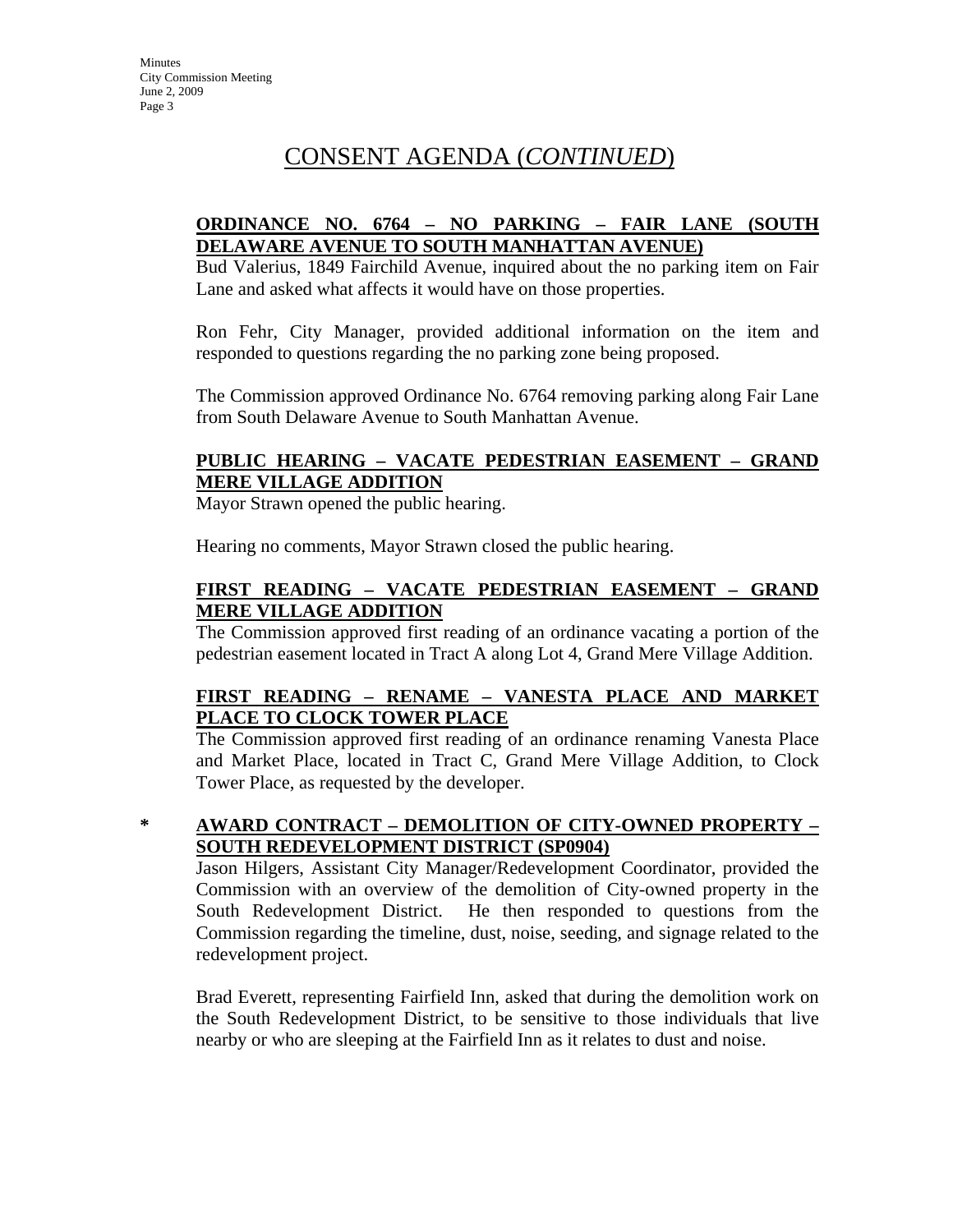## CONSENT AGENDA (*CONTINUED*)

#### **\* AWARD CONTRACT – DEMOLITION OF CITY-OWNED PROPERTY – SOUTH REDEVELOPMENT DISTRICT (SP0904)** *(CONTINUED)*

Jason Hilgers, Assistant City Manager/Redevelopment Coordinator, stated that the City has a good relationship with the contractor and will work with the Fairfield Inn and others to mitigate any issues. He said that they do not anticipate any weekend work on the project.

The Commission awarded a contract in the amount of \$370,070.00 to G & G Dozer, of Caney, Kansas, for demolition of City-owned property in the South Redevelopment District (SP0904).

### **AWARD CONTRACT - WILDCAT RIDGE SANITARY SEWER REPAIR (SS0906)**

The Commission awarded a contract in the amount of \$25,500.00 to Larson Construction, of Manhattan, Kansas, to replace 300' of sanitary sewer main at the Wildcat Ridge Development.

### **WORK AUTHORIZATION NO. 3 – AIRPORT TERMINAL IMPROVEMENTS (AP0901)**

The Commission authorized the Mayor and City Clerk to execute Work Authorization No. 3 with HWS Consulting Group, Inc., of Manhattan, Kansas, in the amount of \$27,500.00 for Airport Terminal Improvements (AP0901), contingent on concurrence from American Eagle Airlines, Inc.

#### **BOARD APPOINTMENTS**

The Commission approved appointments by Mayor Strawn to various boards and committees of the City.

### *City/University Special Projects Fund Committee*

Re-appointment of Jo Brunner, 304 South Delaware, to a two-year Citizen term. Ms. Brunner's term will begin July 1, 2009, and will expire June 30, 2011.

Re-appointment of Eileen Meyer, 2429 Buena Vista Drive, to a two-year Citizen term. Ms. Meyer's term will begin July 1, 2009, and will expire June 30, 2011.

Appointment of Jonathan Mahorney, 2335 Grandview Terrace, to a two-year Citizen term. Mr. Mahorney's term will begin July 1, 2009, and will expire June 30, 2011.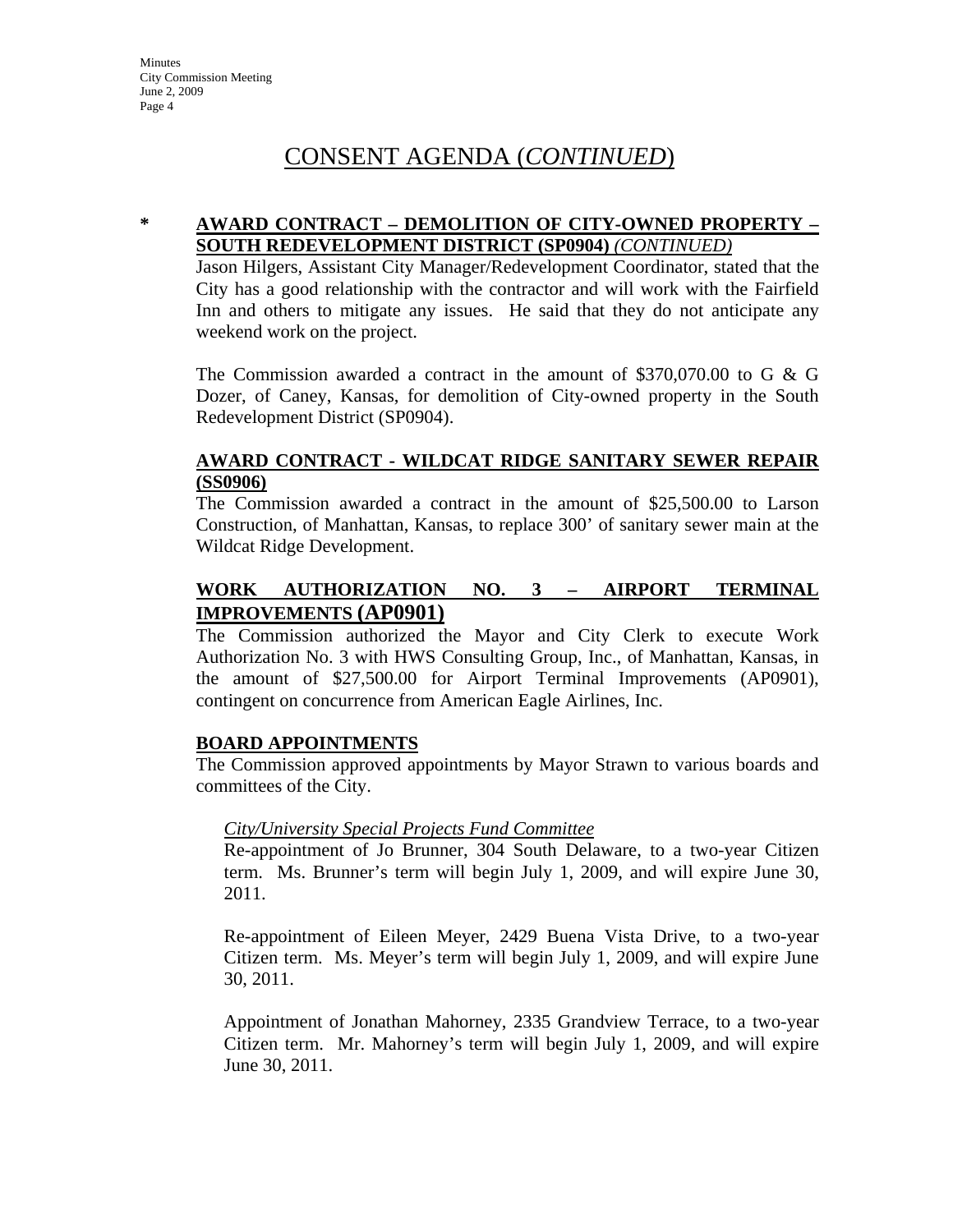## CONSENT AGENDA (*CONTINUED*)

#### **BOARD APPOINTMENTS** *(CONTINUED)*

#### *Code Appeals Advisory Board*

Re-appointment of Pat Cox, 7228 Deer Trail Road, to a three-year Engineer term. Mr. Cox's term begins immediately, and will expire May 31, 2012.

Re-appointment of Todd Olson, 629 Pecan Circle, to a three-year Electrician term. Mr. Olson's term begins immediately, and will expire May 31, 2012.

Appointment of Tony Reid, 8962 Green Valley Drive, to a three-year Master Plumber term. Mr. Reid's term begins immediately, and will expire May 31, 2012.

#### *Housing Appeals Board*

Re-appointment of Gene Wiley, 1900 Kenmar, to a three-year term. Mr. Wiley's term will begin July 1, 2009, and will expire June 30, 2012.

Re-appointment of Tim Trubey, 2920 Hickory Court, to a three-year term. Mr. Trubey's term will begin July 1, 2009, and will expire June 30, 2012.

#### *Parks And Recreation Advisory Board*

Appointment of Stacy Mackey, 1616 Humboldt Street, to fill the remainder of the unexpired term of Reed Scott and a four-year term. Ms. Mackey's term begins immediately, and will expire June 30, 2013.

After discussion, Commissioner Sherow moved to approve the consent agenda, as presented. Commissioner Snead seconded the motion. On a roll call vote, motion carried 5-0.

## GENERAL AGENDA

### **FIRST READING – INCREASE - TRANSIENT GUEST TAX**

Bernie Hayen, Director of Finance, presented the item.

Ron Fehr, City Manager, responded to questions from the Commission regarding the proposed increased transient guest tax and how the additional funds would be applied to the South Redevelopment District.

Bill Frost, City Attorney, provided clarification on the proposed charter ordinance and the process to adopt a charter ordinance.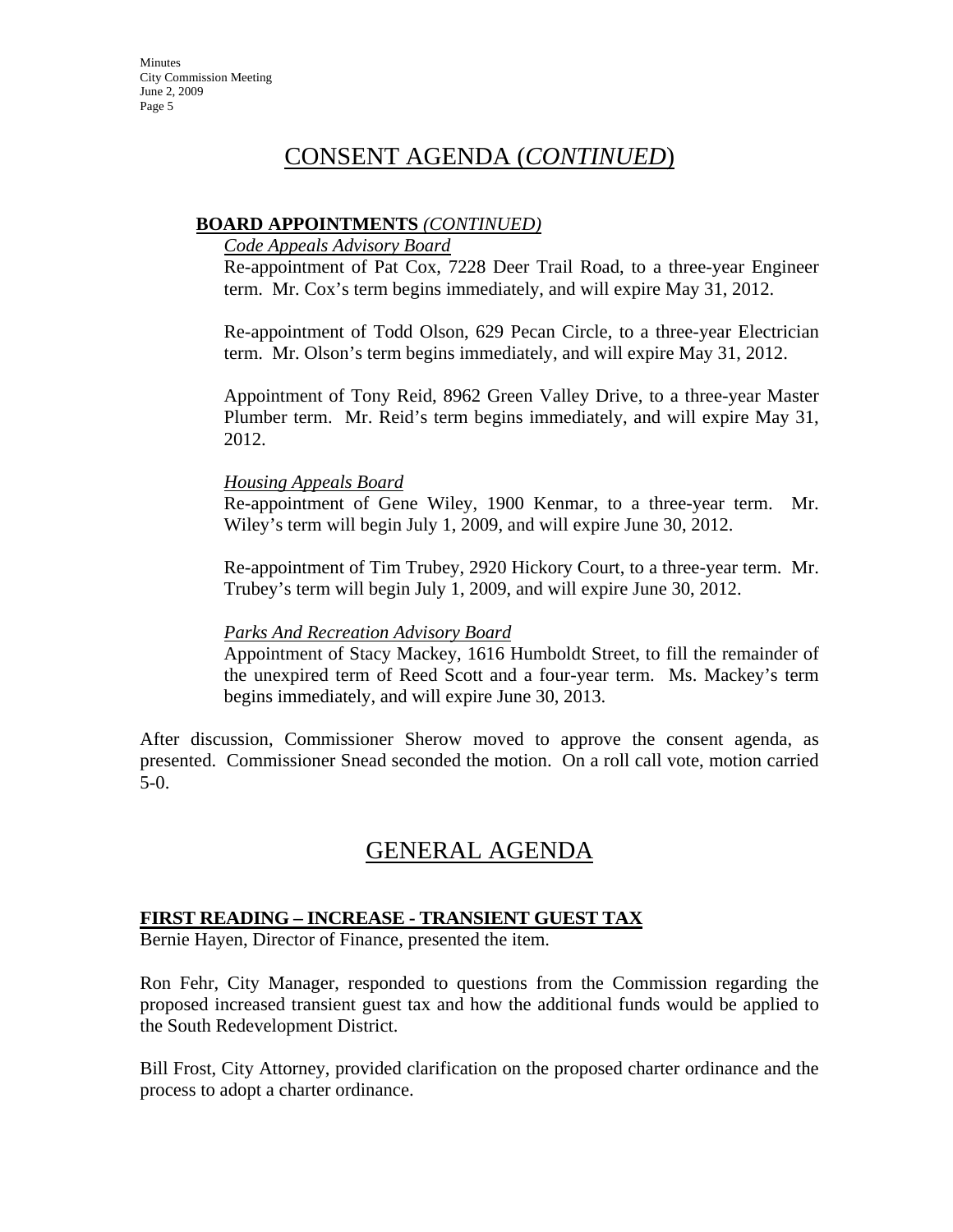**Minutes** City Commission Meeting June 2, 2009 Page 6

## GENERAL AGENDA

#### **FIRST READING – INCREASE - TRANSIENT GUEST TAX** *(CONTINUED)*

Jason Hilgers, Assistant City Manager/Redevelopment Coordinator, responded to questions from the Commission regarding the timeline to adopt a charter ordinance and the process to approve first and second readings of an ordinance to levy this tax. He then responded to additional questions regarding the use of the transient guest tax.

Ron Fehr, City Manager, and Bernie Hayen, Director of Finance, responded to questions about the cities listed as comparisons in the staff memorandum.

Karen Hibbard, Director, Manhattan Convention and Visitors Bureau, provided additional information to the Commission regarding the need for additional meeting space and stated that rarely do meeting planners ask what amount is the transient guest tax. She then answered additional questions from the Commission regarding the acceptable range for a transient guest tax given the collective properties that Manhattan has to market.

Ron Fehr, City Manager, provided additional information about the proposed use and hours of the Discovery Center, Conference Center, and Warren Theatres components and opportunity for these facilities to complement each other.

Karen Hibbard, Director, Manhattan Convention and Visitors Bureau, responded to additional questions from the Commission regarding what groups come and do not come to our city now due to size limitations, number of available rooms, and recent and historic occupancy rates for Manhattan.

Janet Paxton, General Manager, Holiday Inn at the Campus, voiced opposition to the proposed two percent (2%) increase in the transient guest tax and provided additional information to the Commission on their business and price sensitivity of their customers. She suggested that the Commission consider a hamburger tax, as done in bigger cities and responded to questions from the Commission.

Brad Everett, General Manager, Fairfield Inn, informed the Commission that the Manhattan Convention & Visitors Bureau (CVB) Steering Committee met to discuss the proposed increase in the transient guest tax and voted to recommend that the Commission direct \$72,000 of the Airport funds collected from the transient guest tax be returned back to the Manhattan CVB for the Discovery Center, as well as to increase the transient guest tax by one percent (1%) for collecting the necessary funds for the Discovery Center. He then responded to questions from the Commission.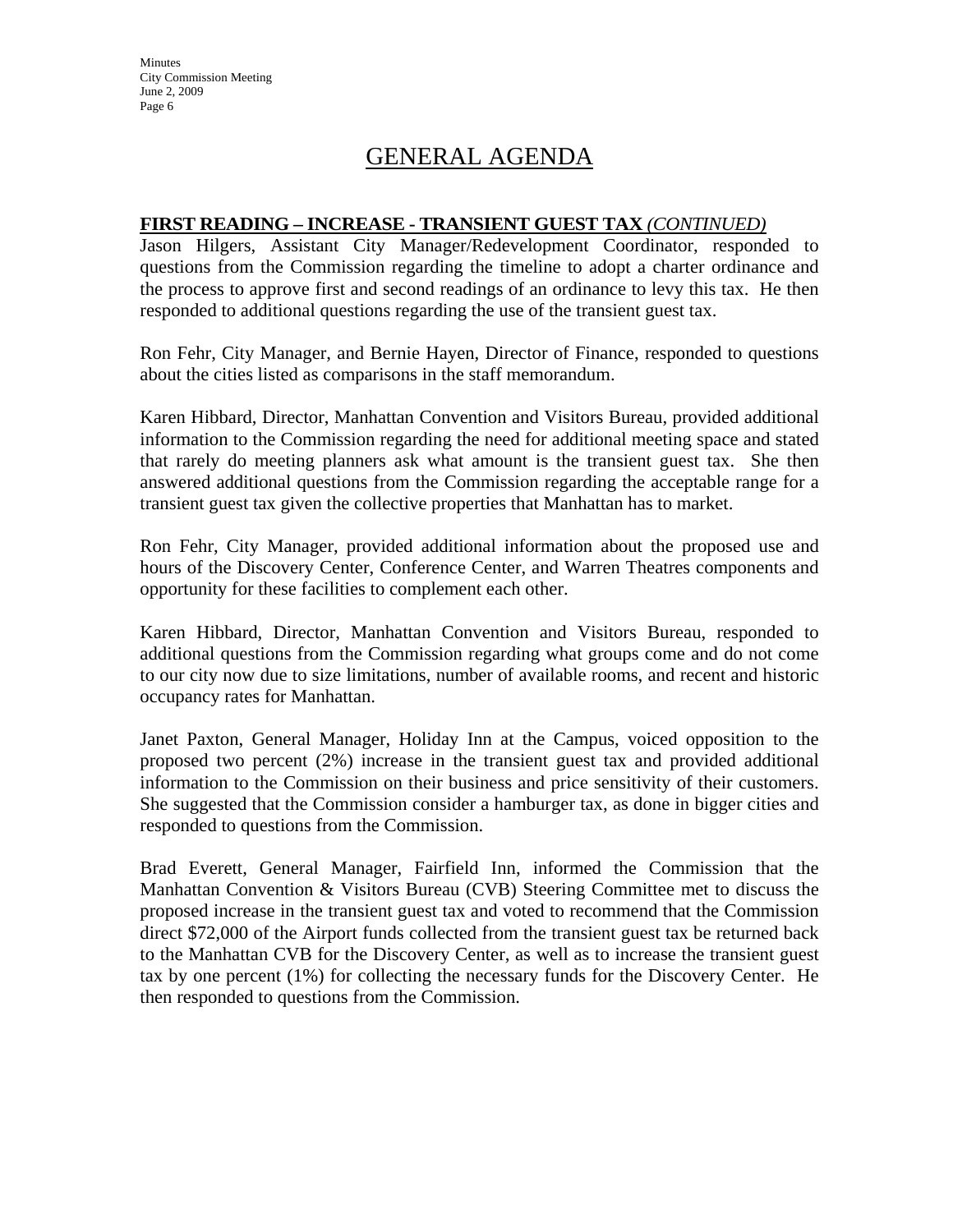**Minutes** City Commission Meeting June 2, 2009 Page 7

## GENERAL AGENDA

#### **FIRST READING – INCREASE - TRANSIENT GUEST TAX** *(CONTINUED)*

Jason Hilgers, Assistant City Manager/Redevelopment Coordinator, and Ron Fehr, City Manager, responded to questions from the Commission regarding the pledge to the Airport for these funds and use of economic development funds to assist with future improvements to the Airport terminal to accommodate new regional jet service with American Eagle Airlines.

Brad Everett, General Manager, Fairfield Inn, informed the Commission that occupancy rates have softened and reiterated that the CVB Steering Committee has approved a one percent (1%) increase in the transient guest tax. He voiced concern that the market needs to remain competitive and to not overprice ourselves.

After discussion, Commissioner Snead moved to approve first reading of a Charter Ordinance authorizing the levy of a transient guest tax, at a rate not to exceed seven percent (7%), upon the gross receipts derived from or paid by transient guests for sleeping accommodations. Commissioner Sherow seconded the motion. On a roll call vote, motion carried 5-0.

#### **2009 CHAMBER OF COMMERCE MID-YEAR REPORT**

Lauren Palmer, Assistant City Manager, introduced the item.

Lyle Butler, President/Chief Executive Officer (CEO), Manhattan Area Chamber of Commerce, outlined the presentation and introduced members representing the Chamber of Commerce.

Karen Hibbard, Director, Manhattan Area Convention and Visitors Bureau, presented a mid-year presentation on activities associated with the Convention and Visitors Bureau and provided an update on conventions, leisure tourism, sports marketing, special events, occupancy trends, and transient guest tax information.

Lyle Butler, President/CEO, Manhattan Area Chamber of Commerce, responded to questions from the Commission regarding the proposed visitor's center near Interstate.

Mayor Strawn requested that the Chamber of Commerce assist in the marketing efforts associated with downtown redevelopment on the Chamber's web site.

Lyle Butler, President/CEO, Manhattan Area Chamber of Commerce, responded to questions from the Commission and informed the Commission that Varney and Associates, CPA, LLC, does their annual audit and if there are any financial questions, to contact him or Varney's directly.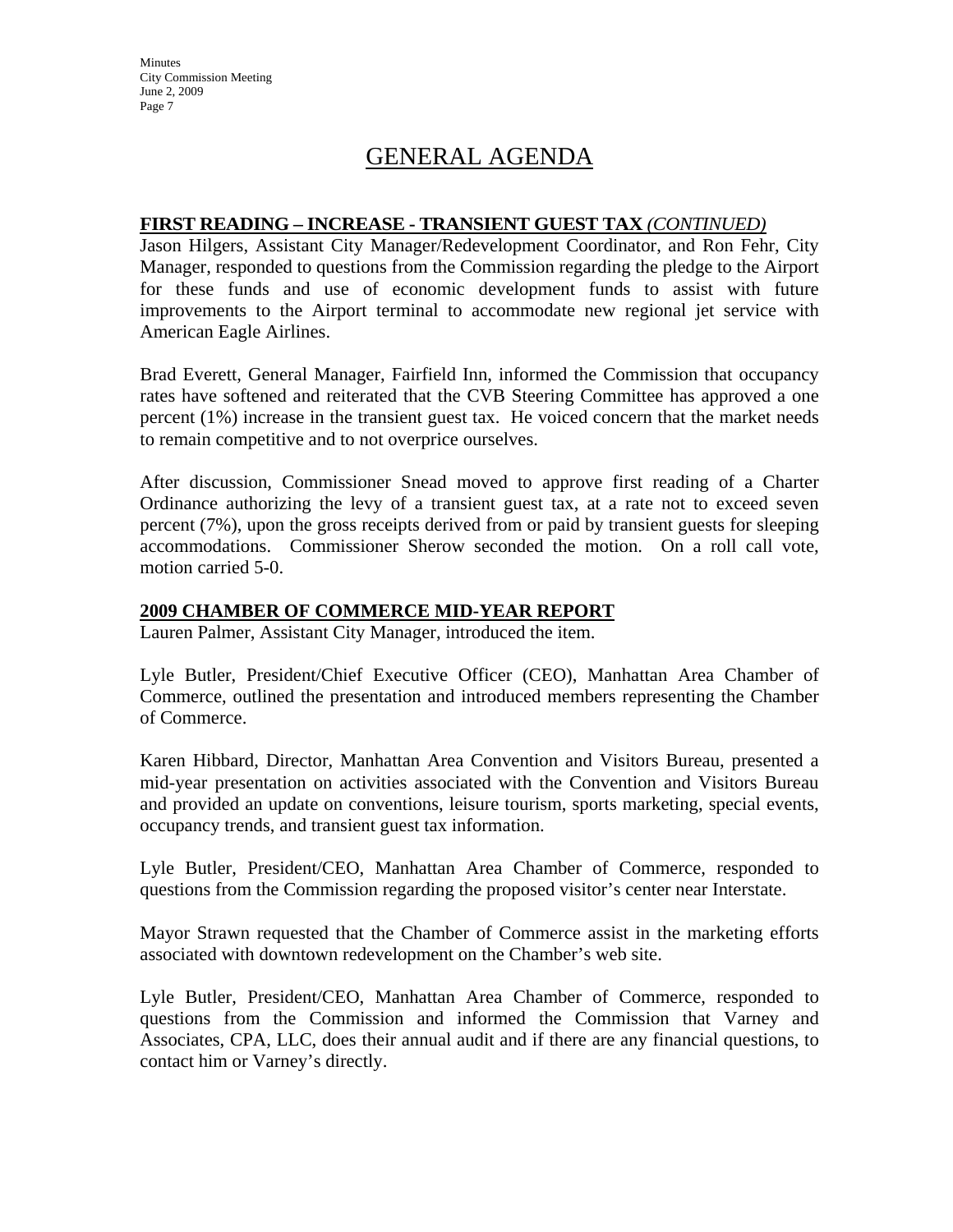## GENERAL AGENDA (*CONTINUED*)

#### **2009 CHAMBER OF COMMERCE MID-YEAR REPORT** *(CONTINUED)*

John Pagen, Vice President–Economic Development, Manhattan Area Chamber of Commerce, presented an overview to the Commission on workforce development, economic growth, and Market Manhattan campaign.

Bevin Landrum, Military Relations Manager, Manhattan Area Chamber of Commerce, provided an update on the activities and highlights associated with Fort Riley and local military related operations.

Lyle Butler, President/CEO, Manhattan Area Chamber of Commerce, responded to questions from the Commission related to job creation, the local unemployment rate, and wages. He stated that the Chamber, with the assistance from Don Wissman and others, will soon be re-evaluating the current economic development model used for economic development prospects.

The Commission took a brief recess.

## EXECUTIVE SESSION

At 10:15 p.m., Commissioner Snead moved to recess into Executive Session until 10:45 p.m. for the purpose of discussing matters related to employer-employee negotiations with Local 2275, International Association of Fire Fighters, the union representing certain members of the Manhattan Fire Department. Commissioner Sherow seconded the motion. On vote, motion carried 5-0.

At 10:45 p.m., the Commission reconvened with Mayor Strawn, and Commissioners Snead, Sherow, Pepperd, and Morris-Hardeman in attendance. Commissioner Snead moved to recess into Executive Session until 11:00 p.m. for the purpose of discussing matters related to employer-employee negotiations with Local 2275, International Association of Fire Fighters, the union representing certain members of the Manhattan Fire Department. Commissioner Sherow seconded the motion. On vote, motion carried 5- 0.

At 11:00 p.m., the Commission reconvened with Mayor Strawn, and Commissioners Snead, Sherow, Pepperd, and Morris-Hardeman in attendance.